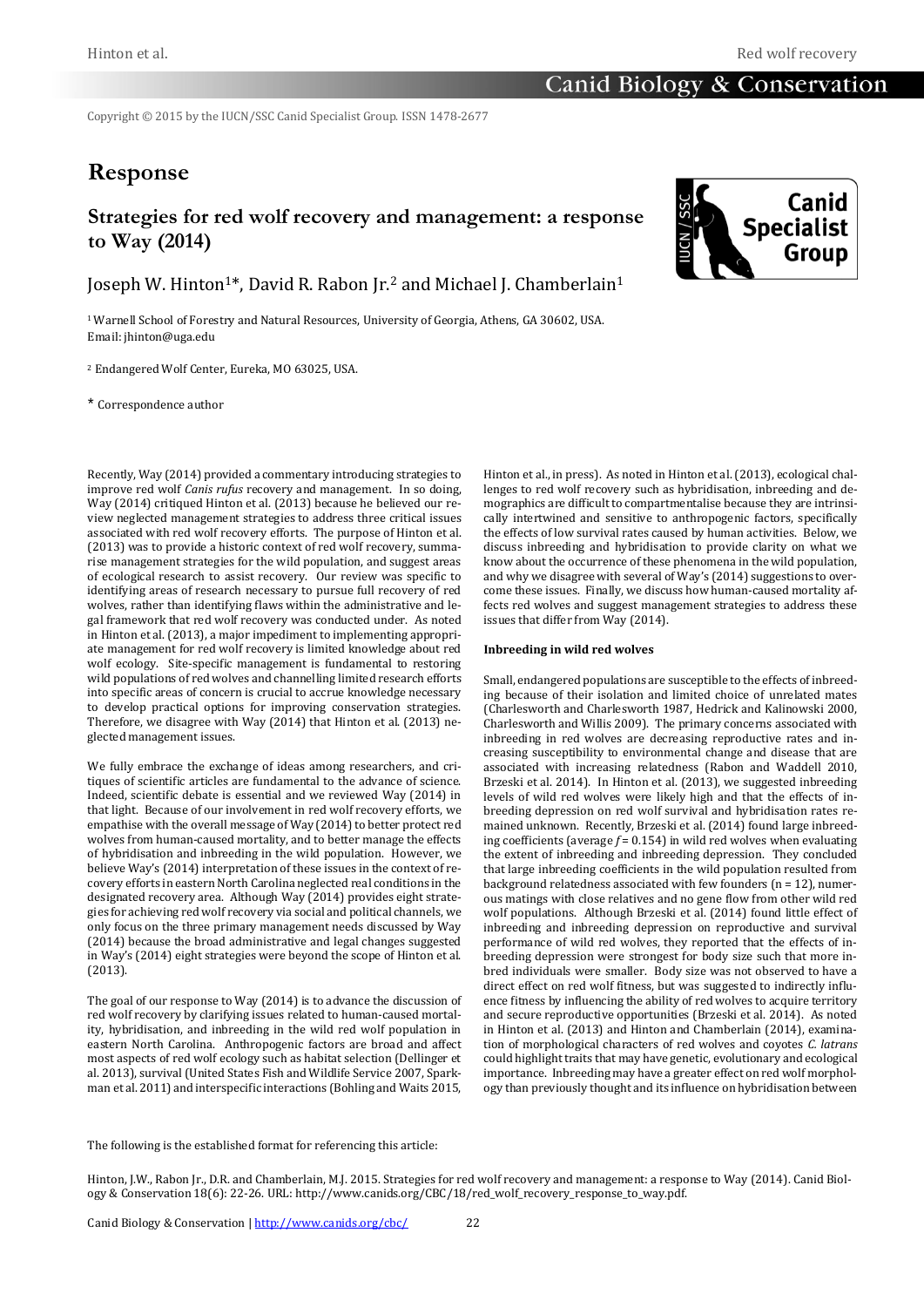red wolves and coyotes remains unknown (Brzeski et al. 2014). Therefore, understanding the effects of inbreeding within the wild red wolf population requires further attention because inbreeding depression could potentially influence the ability of red wolves to competitively exclude coyotes from occupying space on the landscape, or motivate individual red wolves to outbreed with coyotes to avoid incestuous matings (Hinton et al. 2013, Brzeski et al. 2014).

As noted by Brzeski et al. (2014), inbreeding in the wild red wolf population is exacerbated because there are no other wild populations to provide immigrants. Way (2014) suggested reducing the effects of inbreeding depression through genetic rescue. The successful use of Texas cougars *Puma concolor stanleyana* to genetically rescue the Florida panther (*P. c. coryi*) from inbreeding depression is well known (Creel 2006, Pimm et al. 2006, Johnson et al. 2010). Indeed, Way (2014) referenced the genetic rescue of Florida panthers when he suggested performing genetic rescue via carefully controlled augmentation of the captive and wild red wolf population with transplanted eastern wolves *C. lycaon* to outbreed the population. Several studies have suggested that eastern wolves and red wolves are closely-related canids and possibly conspecific (Wilson et al. 2000, Kyle et al. 2008). Therefore, it is possible that Way's (2014) suggestion for genetic rescue is plausible. However, until issues of eastern wolf and red wolf taxonomy are resolved, we believe it is prudent to avoid fostering eastern wolf genetics into the red wolf population because they are not currently recognised as conspecific.

For reasons unrelated to taxonomic issues, we also believe that genetic rescue should currently not be considered to reduce inbreeding depression in the wild red wolf population. Way's (2014) call for genetic rescue is essentially a form of controlled, artificial introgression of eastern wolf genetics to improve red wolf demographics. However, it should be noted that the extant red wolf population has experienced introgression from coyotes, a congeneric species, at least twice during the 20<sup>th</sup> century. First, red wolves in Texas and Louisiana were suspected to have experienced introgression from the expanding coyote population during the early 20<sup>th</sup> century (Nowak 1979). Those remnant populations experiencing introgression were described as atypical consisting of sickly individuals occupying marginal habitats and incapable of maintaining self-sustaining populations (Nowak 1979, Phillips and Parker 1988, Carley 2000). As those populations approached extirpation, the United States Fish and Wildlife Service captured individuals to begin the captive-breeding programme. Second, during the early 1990s several hybridisation events occurred in eastern North Carolina, and hybrid canids were able to backcross into the wild red wolf population. As a result, the current wild red wolf population has experienced 3-4% introgression (Gese and Terletzky 2015). Like the Texas and Louisiana populations, without ongoing management, the wild population in eastern North Carolina would likely become extirpated via hybridisation and human-caused mortality.

Hybridisation during the early 20<sup>th</sup> century and early 1990s are responsible for coyote introgression observed in the extant red wolf genome and, in both situations, provided no positive response in red wolf demographics (i.e. increase in reproductive and survival rates). Any potential for genetic rescue likely did not occur because of the deteriorating environmental conditions experienced by those red wolf populations (Hedrick et al. 2010). These events suggest that eliminating excessive mortality of red wolves on the landscape is likely more important to reducing inbreeding depression than using genetic rescue strategies involving eastern wolves. If environmental conditions are too poor for survival, then benefits of genetic rescue will likely be obscured. However, if red wolf genetics and demographics improve because the quality of the environment improves, then genetic rescue will likely not be needed. Genetic rescue, as suggested by Way (2014) might only be considered if red wolf demographics, like those of the Florida panther, did not respond positively to better environmental conditions. Nevertheless, Brzeski et al. (2014) reported no direct effect of inbreeding depression on reproductive and survival performance of wild red wolves. As a result, genetic rescue is unlikely to solve extrinsic forces (i.e. human-caused mortality) responsible for increased levels of inbreeding in the wild population. Therefore, we believe simply increasing the wild red wolf population and its annual growth rates by reducing human-caused mortalities can reduce inbreeding depression without the potential ramifications of introducing genetic material from another species.

#### **Hybridisation in red wolves**

Although hybridisation has been recognised to spur evolutionary change within many taxonomic groups, hybridisation between red wolves and coyotes is caused primarily by anthropogenic factors. Red wolves and coyotes were reproductively isolated prior to European settlement and decades of unrelenting efforts to exterminate red wolves caused remnant, declining red wolf populations to outbreed with expanding coyote populations during the early 20th century (Nowak 1979, 2002). Current populations of red wolves and coyotes in eastern North Carolina exist as two interbreeding species of canids. Hybridisation continues to be a problem for red wolf recovery because it demonstrates that reproductive barriers are currently weak between the two populations. Coyotes are more abundant than red wolves in the Recovery Area and when red wolves cannot locate a red wolf mate, they can consort and breed with coyotes (Bohling and Waits 2015, Hinton et al., in press). Currently, little is known about mechanisms facilitating hybridisation between red wolves and coyotes, but data collected by the U.S. Fish and Wildlife Service and collaborating researchers have provided some insights into red wolf and coyote interactions (Hinton 2014, Bohling and Waits 2015, Hinton et al., in press).

Hybridisation occurs because some red wolves are capable of holding space with smaller-sized coyote mates to form functional breeding pairs capable of defending territories. Red wolves paired with coyotes (hereafter congeneric pairs) are capable of defending territories from other red wolves and coyotes, and breeding pairs are typically disbanded when mates are displaced or die. With few red wolves on the landscape, mating opportunities are likely the primary limiting resource for red wolves. When forming congeneric pairs, red wolves share other limiting resources, such as space and food, with coyote mates. These outcomes demonstrate that consequences of competitive interactions are complicated and may not facilitate reproductive isolation between red wolves and coyotes.

Similar to Rutledge et al.'s (2012) work on historic patterns of eastern wolf and coyote hybridisation, Bohling and Waits (2015) suggested that human-caused disruption (i.e. direct killing) of stable red wolf breeding pairs facilitated hybridisation with coyotes by disrupting patterns of social structure within the red wolf population. Both studies stressed that behaviours associated with maintaining social structure in wolves may be responsible for minimising hybridisation. Hinton et al. (2013) noted that reproductive barriers were likely behavioural, but suggested differences in body size may facilitate differences in spatial and dietary requirements that prevent congeneric pairing between red wolves and coyotes. Indeed, Hinton (2014) observed that red wolves in congeneric pairs were physically smaller and defended smaller-sized territories than red wolves paired with conspecifics. As a result, Hinton (2014) hypothesised that differential use of space and prey between consorting red wolves and coyotes during energetically stressful activities, such as foraging and defending territories, may create incompatibilities between consorting congenerics and prevent successful pair formation. However, as red wolves and coyotes approach each other in body size, similar use of space and prey may reduce incompatibilities between consorting red wolves and coyotes and permit the successful formation of congeneric pairs that create red wolf/coyote hybrids.

Despite recent research indicating intense human-caused mortality facilitates hybridisation between closely-related *Canis* taxa in eastern North America (Benson et al. 2012, Rutledge et al. 2012, Bohling and Waits 2015, Hinton et al., in press), Way (2014) suggested hybridisation is a natural process that may promote preservation of red wolf genes outside the Recovery Area. We recognise that Way (2014) supports ongoing management to minimise hybridisation within the Recovery Area to prevent genetic swamping by coyotes, but we disagree with his suggestion to facilitate hybridisation in areas adjacent to the Recovery Area. Our disagreement hinges on several key points. The concept of hybrids and hybridisation is often misunderstood. As such, the general public almost assuredly would view hybrid canids nega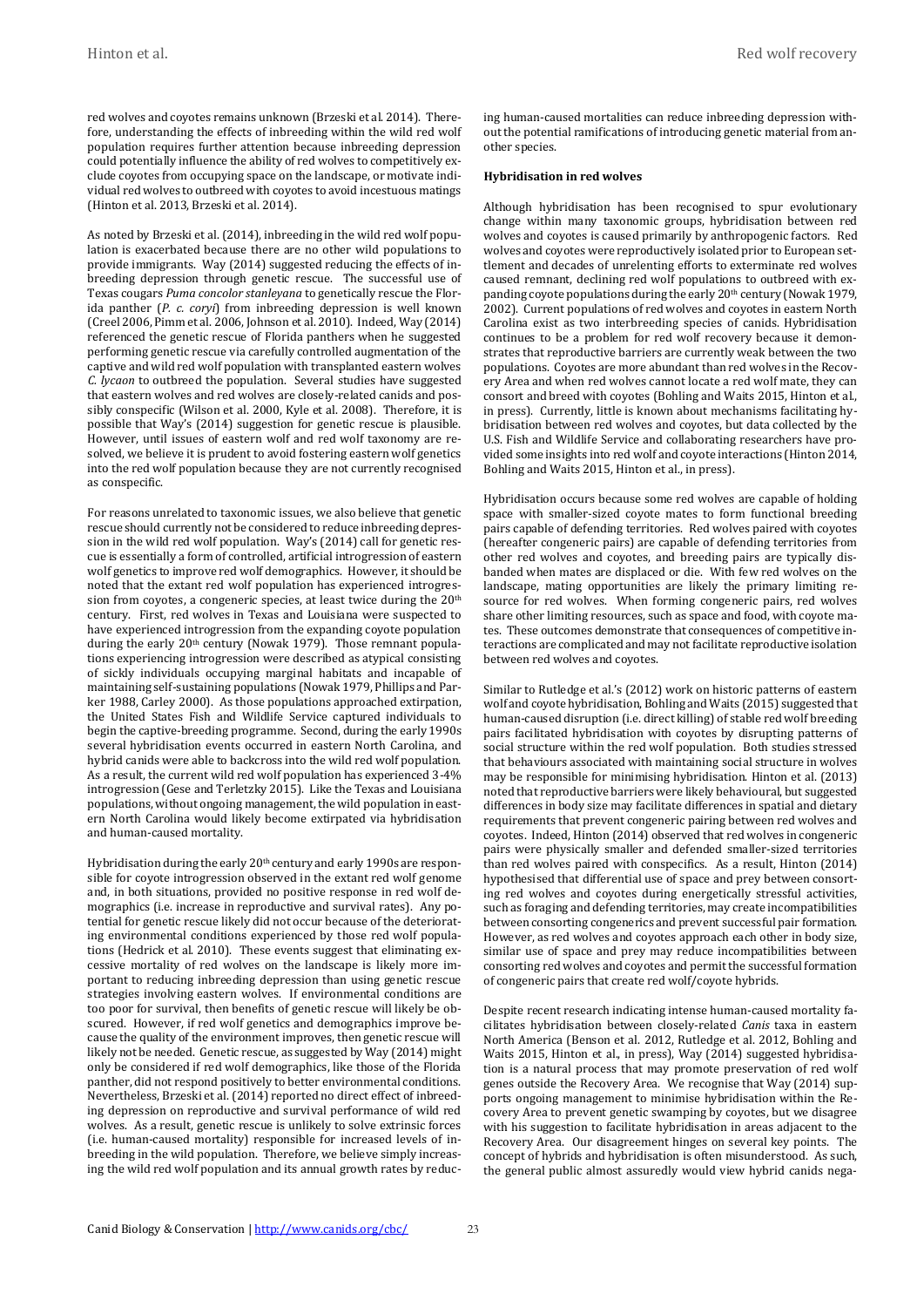tively. There is widespread dislike for coyotes by various special interest groups and rhetoric from these groups has contributed to the generally poor reputation of coyotes with some of the general public. Therefore, promoting hybridisation with a larger wolf species is not a sound way of gaining support for red wolf restoration in local communities weary of large predators, particularly of coyotes. Additionally, Bohling and Waits (2011) found little evidence of hybridisation outside the Red Wolf Recovery Area. This indicates that the Red Wolf Recovery Programme has done an effective job of containing low-levels of hybridisation to areas within the Recovery Area, and that red wolves that have dispersed from the Recovery Area were likely unsuccessful in breeding. Therefore, we see advocating hybridisation as a means of promoting the red wolf genome outside the Recovery Area as counter-productive, because it would create attention over an unwarranted issue, and potentially attract unwanted and negative public perceptions towards red wolf recovery.

Way (2014) also suggested that continued hybridisation between red wolves and coyotes outside the Recovery Area may enhance the adaptive potential of both species. Hybridisation between red wolves and coyotes does not occur under natural conditions and resulted from human disruption (Nowak 1979, 2002; Bohling and Waits 2015, Hinton et al., in press). Therefore, we do not agree with Way (2014) that ongoing hybridisation on the edges of the core red wolf population provides either parental population with an adaptive advantage or assists red wolf recovery. The numerical discrepancy between coyotes and red wolves is likely to disrupt genetic interactions responsible for the red wolf's unique phenotype and prevent any balance between the gene pools. For example, melanism (black pelage) is absent in western coyote populations but observed in eastern coyote populations (Gipson 1976, Nowak 1979). Because melanism was known to exist in historic wolf populations of eastern North America, past hybridisation may be responsible for melanism in eastern coyote populations (Rutledge et al. 2009). Melanism was observed in the two eastern subspecies of red wolves (*C. rufus floridanis* and *C. r. gregoryi*) during the early 20th century (Nowak 1979). Although melanism was not reported in the western subspecies represented in the reintroduced population, the trait is now considered extinct in extant red wolves. However, melanism is present in coyotes of eastern North Carolina. Of the 264 coyotes evaluated by Hinton and Chamberlain (2014), 15 (5.6 %) were melanistic coyotes with body measurements similar to coyotes with normal-colored pelages. The relatively low occurrence of melanism in coyotes of eastern North Carolina suggests this trait is likely a neutral by-product of past introgression. Also, the absence of melanism in the extant red wolf population suggests introgression can favour the more abundant coyote and purge unique traits from the red wolf. As a result, we believe the suggestions of positive benefits associated with coyote and red wolf hybridisation are currently premature and largely speculative, because no proper assessment has been conducted to detect significant genetic effects upon phenotypic variation and fitness (Hinton et al. 2013).

Way (2014) suggested that hybridisation may enhance the adaptive potential of coyotes. Coyotes colonised most of North Carolina during the late 20<sup>th</sup> century in the absence of red wolves (DeBow et al. 1998). By the early 2000s, coyotes colonised the Recovery Area in the presence of a red wolf population and ongoing management to prevent hybridisation (United States Fish and Wildlife Service 2007). Coyotes are one of the more adaptable and fecund mammalian species on the North American landscape and their persistence seem to be benefitting from human changes to the landscape. Therefore, we are unsure what benefits an existing coyote population in North Carolina will gain from red wolf introgression that would enhance the adaptive potential of coyotes. More importantly, body sizes of red wolves and coyotes are distinct from one another and hybridisation between red wolves and coyotes guarantees the existence of intermediate-sized canids on the landscape (Hinton and Chamberlain 2014). This is problematic for management strategies to facilitate red wolf recovery in the presence of another canid competitor. Although coyotes greatly outnumber red wolves in eastern North Carolina, red wolves are the larger canid and, on average, adult red wolves weigh approximately 10kg more than adult coyotes (Hinton and Chamberlain 2014). The discrepancy in body mass ensures that red wolves are capable of displacing and killing coyotes. Adult hybrids are statistically larger than coyotes and typically weigh

about 6kg less than red wolves (Hinton and Chamberlain 2014). Allowing hybridisation to occur in adjacent areas of the Recovery Area will facilitate increasing the average body mass of *Canis* taxa adjacent to the red wolf population and permit an influx of larger body-sized canids into the Recovery Area. Sterilisation of coyotes within the Recovery Area provides red wolves a reproductive advantage against a numerically superior coyote populations, while allowing individual red wolves to naturally displace coyotes (Gese and Terletzky 2015). However, the ability of individual red wolves to competitively exclude coyotes would be eroded if management strategies facilitated the creation of a larger hybridised population capable of immigrating into the Recovery Area.

A more balanced treatment of hybridisation than the one provided by Way (2014) is needed for red wolf recovery. We suggested in Hinton et al. (2013) that studies of phenotypic variation would be a powerful approach to detect and understand genetically meaningful variation that could be used to develop practical management of hybridisation. Therefore, we caution against generalising the conservation benefits of red wolf and coyote hybridisation with optimistic speculation until such benefits are demonstrated empirically.

#### **Better protection and enhancement of the reintroduced red wolf population**

In Hinton et al. (2013), we suggested a robust assessment of red wolf demographics to begin developing strategies to address human-caused mortality in red wolves. Indeed, a recent assessment of the wild red wolf population in eastern North Carolina reported that the probability of a red wolf death via gunshot has increased from  $\sim$ 15% during 1990 to ~60% by 2013 (Hinton et al., unpublished). Most of red wolf deaths via gunshot occurred during fall and winter hunting seasons. These results corroborated earlier observations reported by the US Fish and Wildlife Service's Red Wolf Recovery Programme that the wild population was experiencing increasing red wolf deaths during fall and winter hunting seasons (United States Fish and Wildlife Service 2007). Red wolves are being mistaken for coyotes in some cases, and likely intentionally shot in others. Regardless, red wolf deaths are occurring during the time of year when most sports hunters are afield. On the surface, this suggests that protection of red wolves is warranted, but the issue is more complex than it seems because by default protection of red wolves would require protection of coyotes.

Although we agree with Way (2014) that better protection and management of all *Canis* taxa will strengthen red wolf recovery efforts, we believe his stance on protecting coyotes under the Endangered Species Act as a simple and inexpensive long-term solution is currently unrealistic. Coyotes are more directly affected by the Animal Damage Control Act of 1931, which authorised the eradication of a predator species considered a threat to agricultural and ranching interests (Hawthorne 2004, Bacon 2013). Coyote control was a priority when the Animal Damage Control Act 1931 was passed and remains a primary objective of the U.S. Department of Agriculture (USDA), Animal and Plant Health Inspection Service (APHIS) and Wildlife Services (Hawthorne 2004, Bacon 2013). Coyotes are often targeted during predator control programmes because of the threat to livestock (Knowlton et al. 1999, Bromley and Gese 2001, Mastro et al. 2011), game species (Kilgo et al. 2010, Mastro et al. 2011, Robinson et al. 2014), and public health and safety (Gompper 2002, Draheim et al. 2013). Therefore, suggestions to protect coyotes would justifiably be viewed with reservation by state and federal agencies responsible for managing a diversity of wildlife species and public interests. This is not to say that enacting protection for canids should not or cannot be done, but rather that it is not as simple and inexpensive as Way (2014) suggests.

Coyotes are not protected wildlife under federal law, but federal statutes and hunting regulations can affect coyote management and hunting activities. As noted by Way (2014), several conservation groups sued the North Carolina Wildlife Resources Commission in an attempt to reduce human killing of red wolves within the five counties encompassing the Recovery Area (Boyle 2014). The lawsuit resulted in an initial court-approved ban of coyote hunting within the Recovery Area (Boyle 2014) followed by a court-approved settlement agreement that banned night-time hunting of coyotes and requires permitting and reporting for coyote hunting during the day (Boyle 2014). The settlement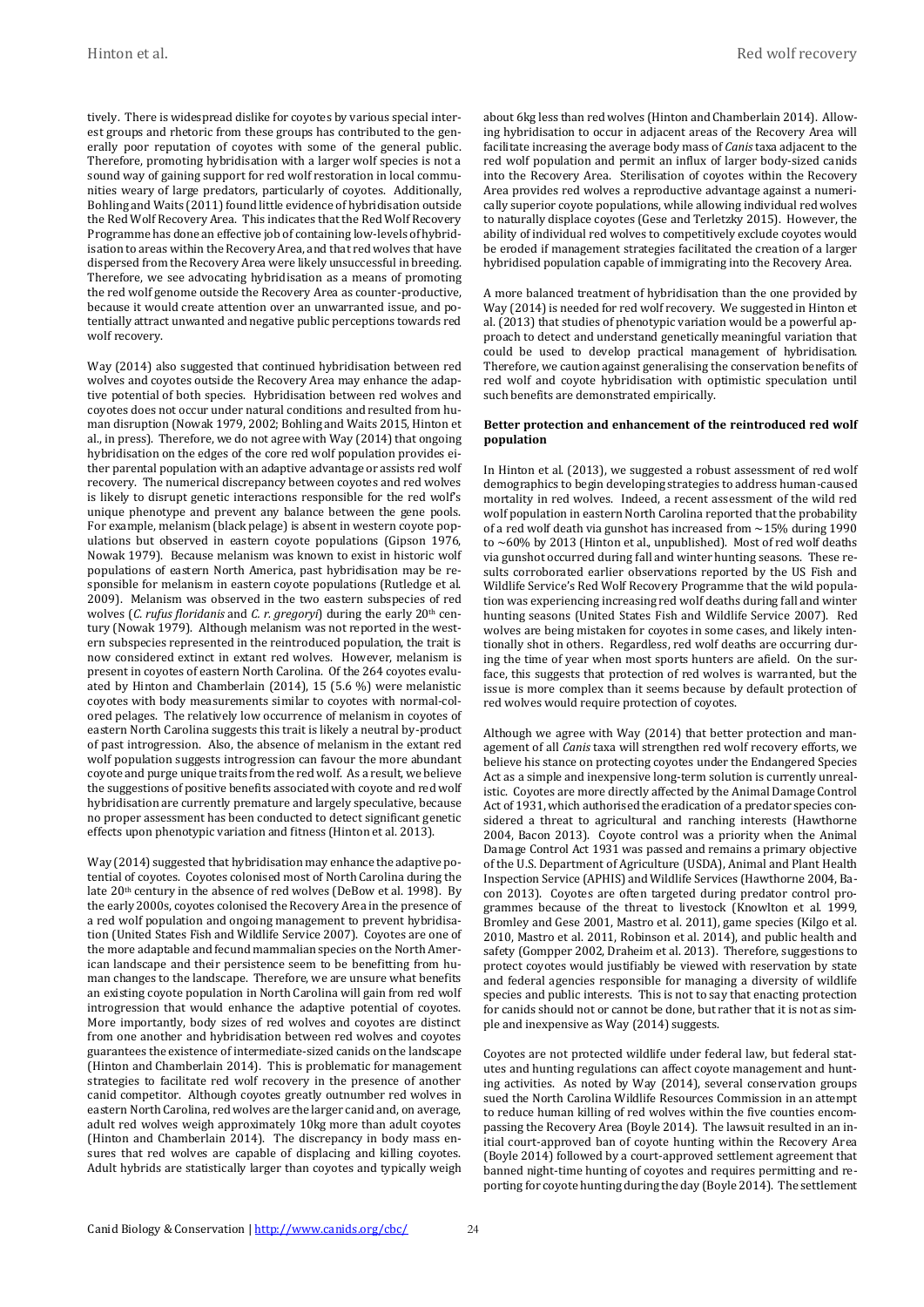agreement is a management policy designed at reducing human killing of red wolves and eliminating factors causing a decline of the wild red wolf population.

Similar efforts by environmental organisations and ecologists to reform federal wildlife control have facilitated a shift in emphasis by USDA's Wildlife Services from widespread, non-targeted lethal control to an increased use of non-lethal control methods combined with lethal control targeted to individual animals (Knowlton et al. 1999, Mitchell et al. 2004, Shivik 2004, 2006, Feldman 2007, Bergstrom et al. 2014). Indeed, red wolf recovery has benefitted from these techniques and uses a similar combination of lethal euthanasia and non-lethal sterilisation techniques adopted by the USDA to better manage coyote depredation of domestic livestock (Bromley and Gese 2001, Gese and Terletzky 2015). Changes in legislation to protect coyotes and hybrids under the Endangered Species Act may force the United States Fish and Wildlife Service to abandon their ability to control hybridisation via sterilisation and euthanasia. Additionally, extending complete protection to coyotes and hybrids will expend time and effort to deal with political backlash from special interest groups. Instead, we suggest designing effective coyote management programmes within the Recovery Area that involve cooperation with the North Carolina Wildlife Resources Commission and United States Fish and Wildlife Service, environmental organisations, local communities and private citizens. This approach will benefit site-specific recovery of wild red wolves and protect necessary strategies used by the United States Fish and Wildlife Service and North Carolina Wildlife Resources Commission to manage coyote populations. Establishing flexible approaches to managing coyote populations using both lethal and non-lethal methods will contribute to broader recovery strategies for other potential reintroduction sites by addressing wildlife laws affecting red wolves and coyotes, as well as refining regulations and strategies used to manage coyotes.

### **Conclusions**

Successful recovery of red wolves will require the elimination of factors that initially caused the decline of the species. Human-caused mortality facilitated the complete extirpation of red wolves and continues to limit the growth of an ecologically functional population in eastern North Carolina (Hinton et al., unpublished). We agree with Way (2014) that the red wolf population in eastern North Carolina needs better protection and we appreciate Way's (2014) commentary on strategies to achieve that goal. Reducing human-caused mortality of red wolves during fall and winter hunting seasons will require increased regulation of coyote hunting. A large part of conservation work is changing human behaviours that are detrimental to endangered and threatened species. Effective permitting and reporting for coyote hunting in the Recovery Area is an essential step to begin changing human behaviour responsible for the primary source of red wolf deaths.

Our primary concern with Way's (2014) approach to improving red wolf recovery in eastern North Carolina was that his recommendations neglect to incorporate potential negative effects in developing management strategies. For instance, Way's (2014) suggestion to implement protection of canids outside the Recovery Area to allow hybridisation to occur as a natural process does not benefit red wolf recovery. In Hinton et al. (2013), we advocated that management should promote ecological and evolutionary processes, but those processes should result in a healthy, growing red wolf population rather than a hybrid swarm. Political and financial capital for red wolf recovery should not be expended to protect "wolf-like" canids in areas outside the Recovery Area. It would be more practical to use the limited space to extend the Recovery Area and increase the number of red wolves on the landscape.

The purpose of Hinton et al. (2013) and our response to Way (2014) was to provide a summary review to highlight how inbreeding, hybridisation and human-caused mortality hampered red wolf recovery. Effective management of red wolves will require ongoing studies to understand how they respond to changing landscapes. As illustrated by Way (2014), developing strategies to recover red wolves is fraught with potential political, social and ecological problems. Indeed, attempts to reform wildlife agencies justifiably require strong evidence derived through science to combat entrenched rhetoric. Therefore, incorporating the best empirical science available to predict outcomes and tradeoffs of alternative management strategies to address issues of inbreeding, hybridisation and human-caused mortality is necessary to implement effective policy to successfully restore red wolves to their historic range.

## **Acknowledgements**

We appreciate funding and support provided by the Warnell School of Forestry and Natural Resources at the University of Georgia. We thank J. Benson and R. Nowak for constructive comments on the manuscript.

### **References**

Bacon, T. 2013. The implementation of the Animal Damage Control Act: A comment on Wildlife Services' methods of predatory animal control. *Journal of the National Association of Administrative Law Judiciary* 32:361-401.

Benson, J.F., Patterson, B.R. and Wheeldon, T.J. 2012. Spatial genetic and morphologic structure of wolves and coyotes in relation to environmental heterogeneity in a *Canis* hybrid zone. *Molecular Ecology*  21:5934-5954.

Bergstrom, B.J., Arias, L.C., Davidson, A.D., Ferguson, A.W., Randa, L.A. and Sheffield, S.R. 2014. License to kill: reforming federal wildlife control to restore biodiversity and ecosystem function. *Conservation Letters* 7:131-142.

Bohling, J.H. and Waits, L.P. 2015. Factors influencing red wolf-coyote hybridization in eastern North Carolina, USA. *Biological Conservation* 184:108-116.

Bohling, J.H. and Waits, L.P. 2011. Assessing the prevalence of hybridization between sympatric *Canis* species surrounding the red wolf (*Canis rufus*) recovery area in North Carolina. *Molecular Ecology* 20:2142- 2156.

Boyle, T.W. 2014. Red Wolf Coalition, *et al*., Defendants. In the United States District Court for the Eastern District of North Carolina. Northern Division. No. 2:13-CV-60-BO.

Bromley, C. and Gese, E.M. 2001. Surgical sterilization as a method of reducing coyote predation on domestic sheep. *Journal of Wildlife Management* 65:510-519.

Brzeski, K.E., Rabon Jr., D.R., Chamberlain, M.J., Waits, L.P. and Taylor, S.S. 2014. Inbreeding and inbreeding depression in endangered red wolves (*Canis rufus*). *Molecular Ecology* 23:4241-4255.

Carely, C.J. 2000. The Red Wolf (*Canis rufus*) Recovery Program: things they didn't tell me in graduate school. Pp. 125-141 in J.R.Choate (ed.), *Reflections of a naturalist: papers honoring Professor Eugene D. Fleharty*. Fort Hays State University, Hays, Kansas, USA.

Charlesworth, D. and Charlesworth, B. 1987. Inbreeding depression and its evolutionary consequences. *Annual Review of Ecology and Systematics* 18:237-268.

Charlesworth, D. and Willis, J.H. 2009. The genetics of inbreeding depression. *Nature Reviews Genetics* 10:783-789.

Creel, S. 2006. Recovery of the Florida panther – genetic rescue, demographic rescue, or both? Response to Pimm et al. (2006). *Animal Conservation* 9:125-126.

DeBow, T.M., Webster, W.D. and Sumner, P.W. 1998. Range expansion of the coyote, *Canis latrans* (Carnivora: Canidae), into North Carolina; with comments on some management implications. *Journal of the Elisha Mitchell Scientific Society* 114:113-118.